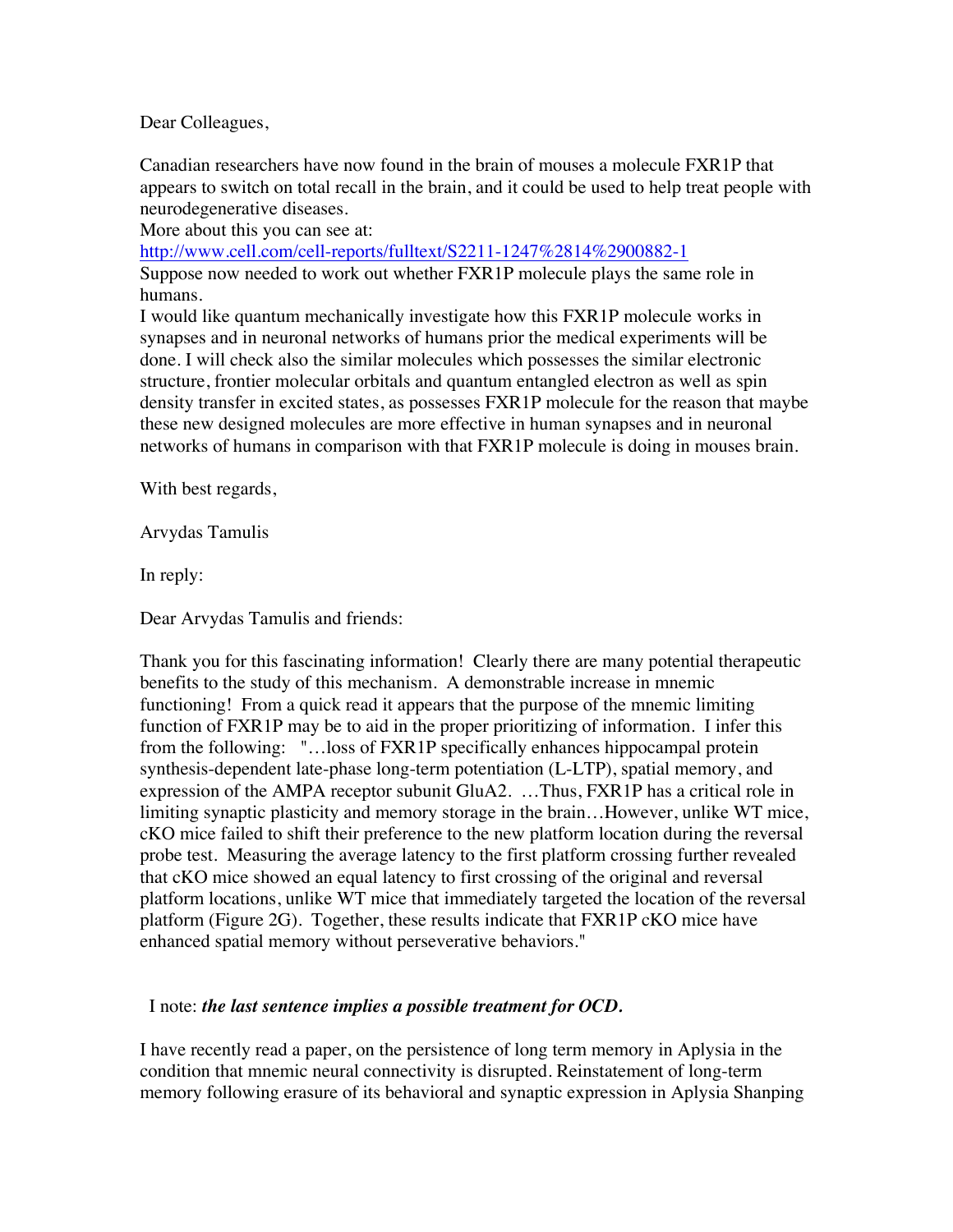Chen, Diancai Cai, Kaycey Pearce, Philip Y W Sun, Adam C Roberts, David L Glanzman DOI: http://dx.doi.org/10.7554/eLife.03896 It appears the the epigenetic portion of DNA itself holds the information apart from the neural connections. Only a small bit of stimulus is needed to create the extinguished behavior. This looks to me like a dead ringer for the mechanism of instantiation of instinct and or phylogenetic memory itself. Perhaps the author has already found the mechanism?

"these results imply that the persistence of memory does not require the stability of particular synaptic connections...…suggest that the persistence of sensitization related LTM in Aplysia does not require the persistence of the synaptic connections generated during learning. Rather, LTM appears to be regulated by a homeostatic mechanism that specifies the net synaptic strength according to experience. ... According to this scheme, synapses serve merely to express LTM, they are not sites of LTM storage." I say: Line 379 to 386 indicate that genetic storage of information…specifically the epigenetic portion is the store!! And this: "Although early evidence indicated that learning -induced DNA methylation in the hippocampus was transient and readily reversible (Miller  $\&$ Sweatt 2007), a more recent study has reported that contextual fear conditioning in rats induces DNA methylation of the gene for calcineurin in cortical neurons that persists for at least a month (Miller et al 2010). …Thus, DNA methylation may constitute an epigenetic mechanism for the lifelong storage of memory (Day & Sweatt 2010)."

It seems like the sensitivity to the stimulus which can be elicited, as a waiting memory, even after the neural connectivity is disrupted, is a good bet for a system with two layers of information protection. That which is epigenetically encoded can then be retrieved to provide a systemic informational back up if systemic disruption is encountered. Only a bit of stimulus…and presto…a patterned behavior emerges from encoded epigenetic mnemic DNA storage in response to the familiar condition. Now, along with this, it is possible, and not entirely unlikely after understanding something of the intra-connectivity of the quantum coherent bio-system, that another layer of functionality is possibly implied by the very familiar pattern of "ripe" response, just waiting for conditions to cause its pre-patterned emergence: instinct and the phylogenetic. A behavior just waiting to be brought to fruition. So, one group of Aplysia are given stimulus over and over spanning many generations. The young then, should display instinct once exposed to same stimulus…the response waiting in the genes as sensitivity and predisposition toward behavior…ripe fruit. The next step is to repeat the experiment with an agent which to some extent blocks the DNA methylation process. No instinct should be present. As to the phylogenetic, let us imagine that half the information is transferred by each parent as one would expect. If the RACE had encountered the SAME stimulus…the trait would indeed be passed on as it would be independently encoded in full in each parent…the phylogenetic.

I would be quite curious as to if you imagined there is any possible truth to my speculations. If we know how it LTM encoded into ontology and phylogeny, limited by factors such as FXR1P and strengthened by its removal: Perhaps we could determine the way to alter traumatic long term memory, not only for victims of the usual sort, but for